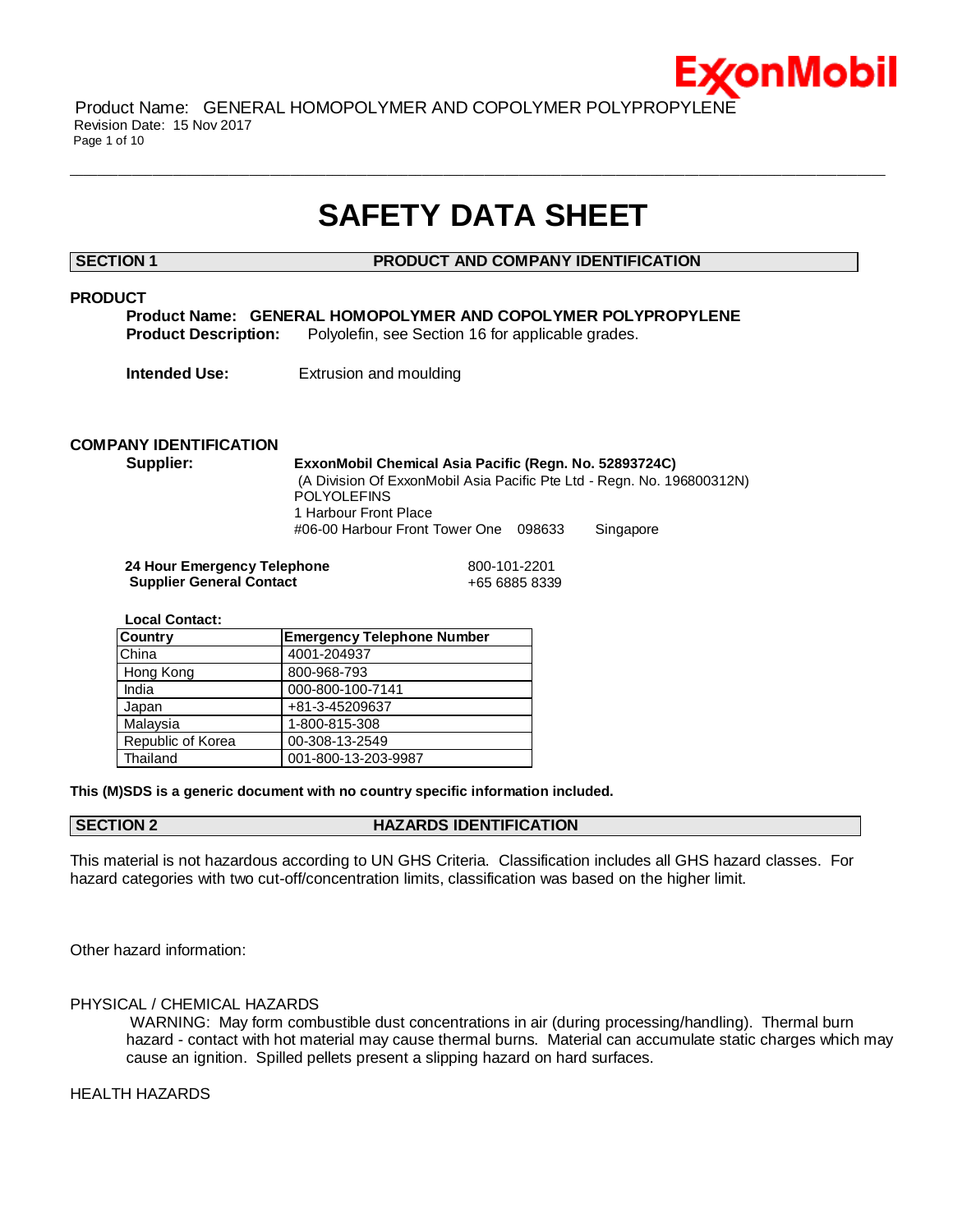

Product Name: GENERAL HOMOPOLYMER AND COPOLYMER POLYPROPYLENE Revision Date: 15 Nov 2017 Page 2 of 10

If dust is generated, it could scratch the eyes and cause minor irritation to the respiratory tract. When heated, the vapour/fumes given off may cause respiratory tract irritation.

 $\bot$  , and the contribution of the contribution of the contribution of the contribution of the contribution of the contribution of the contribution of the contribution of the contribution of the contribution of the contri

#### ENVIRONMENTAL HAZARDS

No significant hazards.

### **SECTION 3 COMPOSITION / INFORMATION ON INGREDIENTS**

This material is defined as a mixture.

**No Hazardous Substance(s) or Complex Substance(s) required for disclosure.**

#### **SECTION 4 FIRST AID MEASURES**

#### **INHALATION**

At ambient/normal handling temperatures, no adverse effects due to inhalation of dust are expected. In case of adverse exposure to vapours and / or aerosols formed at elevated temperatures, immediately remove the affected victim from exposure. Administer artificial respiration if breathing is stopped. Keep at rest.

#### **SKIN CONTACT**

Wash contact areas with soap and water. For hot product: Immediately immerse in or flush affected area with large amounts of cold water to dissipate heat. Cover with clean cotton sheeting or gauze and get prompt medical attention.

### **EYE CONTACT**

Flush thoroughly with water for at least 15 minutes. Get medical assistance.

#### **INGESTION**

No adverse effects due to ingestion are expected.

#### **ACUTE AND DELAYED SYMPTOMS/EFFECTS**

See Toxicological Section

#### **SECTION 5 FIRE FIGHTING MEASURES**

#### **EXTINGUISHING MEDIA**

**Appropriate Extinguishing Media:** Use water fog, foam, dry chemical or carbon dioxide (CO2) to extinguish flames.

**Inappropriate Extinguishing Media:** Straight streams of water

#### **FIRE FIGHTING**

**Fire Fighting Instructions:** Use standard firefighting procedures and consider the hazards of other involved materials. Assure an extended cooling down period to prevent re-ignition. Evacuate area. Prevent run-off from fire control or dilution from entering streams, sewers or drinking water supply. Fire-fighters should use standard protective equipment and in enclosed spaces, self-contained breathing apparatus (SCBA). Use water spray to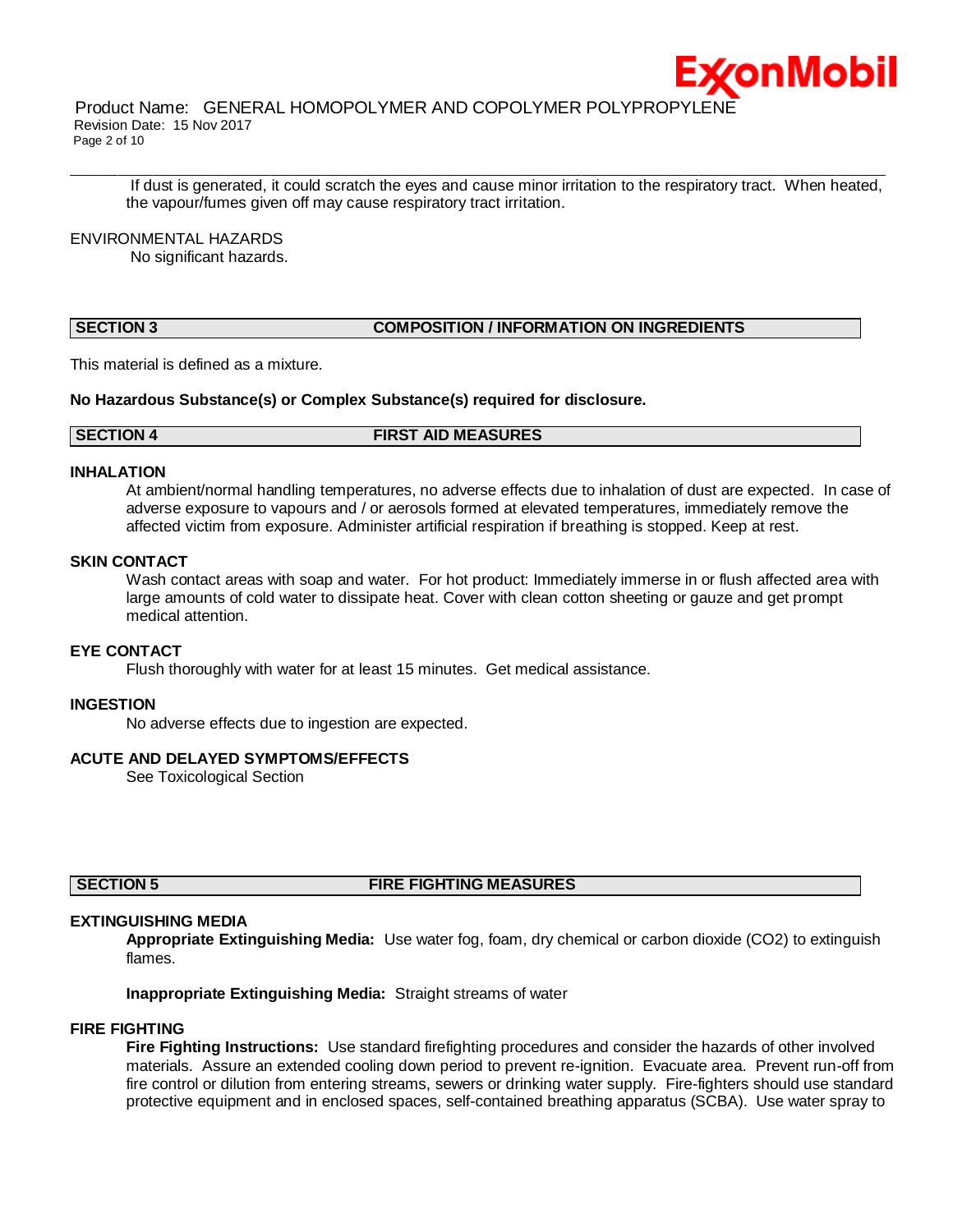cool fire exposed surfaces and to protect personnel.

**Unusual Fire Hazards:** Explosion: Avoid generating dust; fine dust dispersed in air in sufficient concentration and in the presence of an ignition source is a potential dust explosion hazard.

ix∕onMobil

 $\bot$  , and the contribution of the contribution of the contribution of the contribution of the contribution of the contribution of the contribution of the contribution of the contribution of the contribution of the contri

**Hazardous Combustion Products:** Flammable hydrocarbons, Incomplete combustion products, Oxides of carbon, Smoke, Fume

### **FLAMMABILITY PROPERTIES**

**Flash Point [Method]:** N/D **Flammable Limits (Approximate volume % in air):** LEL: N/D UEL: N/D **Autoignition Temperature:** N/D

#### **SECTION 6 ACCIDENTAL RELEASE MEASURES**

#### **NOTIFICATION PROCEDURES**

In the event of a spill or accidental release, notify relevant authorities in accordance with all applicable regulations.

#### **PROTECTIVE MEASURES**

Avoid contact with spilled material. Dust Deposits should not be allowed to accumulate on surfaces, as these may form an explosive mixture if they are released into the atmosphere in sufficient concentration. Avoid dispersal of dust in the air (for example, clearing dust surfaces with compressed air). Prevent dust exposure to ignition sources. For example, use non-sparking tools and prohibit smoking, flares, sparks or flames in immediate area. See Section 5 for fire fighting information. See the Hazard Identification Section for Significant Hazards. See Section 4 for First Aid Advice. See Section 8 for advice on the minimum requirements for personal protective equipment. Additional protective measures may be necessary, depending on the specific circumstances and/or the expert judgment of the emergency responders.

#### **SPILL MANAGEMENT**

**Land Spill:** Eliminate all ignition sources (no smoking, flares, sparks or flames in immediate area). Spilled pellets present a slipping hazard on hard surfaces. Prevent dust cloud. Small Dry Spills: With clean shovel, place material into clean, dry container and cover loosely; move containers from spill area.

**Water Spill:** Stop leak if you can do so without risk. Confine the spill immediately with booms. Warn other shipping. Skim from surface

Water spill and land spill recommendations are based on the most likely spill scenario for this material; however, geographic conditions, wind, temperature, (and in the case of a water spill) wave and current direction and speed may greatly influence the appropriate action to be taken. For this reason, local experts should be consulted. Note: Local regulations may prescribe or limit action to be taken.

#### **ENVIRONMENTAL PRECAUTIONS**

Prevent entry into waterways, sewers, basements or confined areas. For Large Spills: Cover spill with plastic sheet or tarpaulin to minimise spreading.

**SECTION 7 HANDLING AND STORAGE** 

#### **HANDLING**

Minimize dust generation and accumulation. Routine housekeeping should be instituted to ensure that dusts do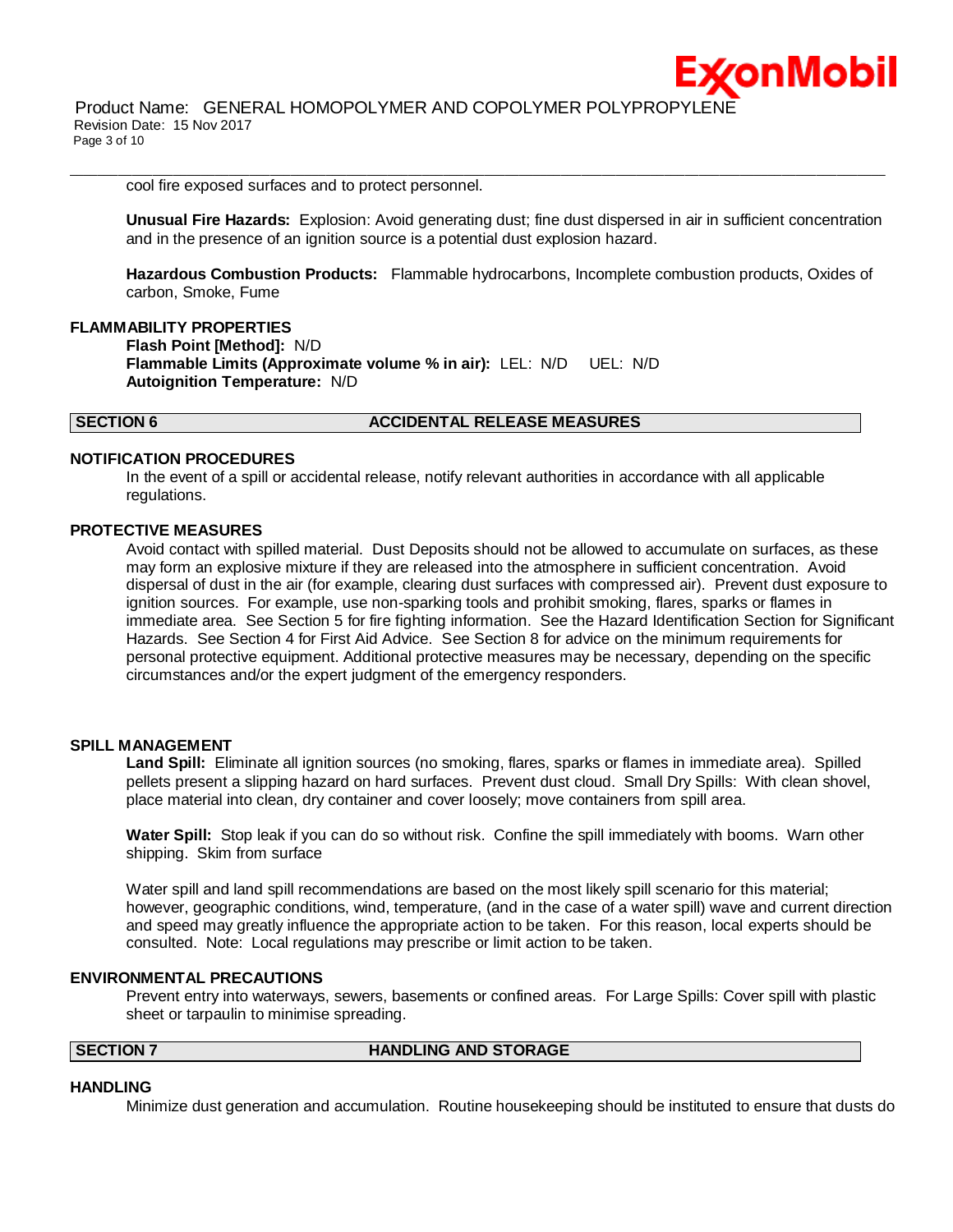

Product Name: GENERAL HOMOPOLYMER AND COPOLYMER POLYPROPYLENE Revision Date: 15 Nov 2017 Page 4 of 10

not accumulate on surfaces. Dust from material can accumulate electrostatic charges due to friction from transfer and mixing operations and cause an electrical spark (ignition source). Provide adequate precautions to ignition sources, such as electrical grounding and bonding, inert atmosphere or non-sparking tools. However, bonding and grounds may not eliminate the hazard for static accumulation. Consult local applicable standards for guidance. Refer to NFPA 654, Standard for the Prevention of Fire and Dust Explosions from the Manufacturing, Processing, and Handling of Combustible Particulate Solids and EN 61241, Electrical Apparatus for Use in the Presence of Combustible Dust for safe handling. Avoid elevated temperatures for prolonged periods of time. Eliminate all ignition sources (no smoking, flares, sparks or flames in immediate area). Prevent small spills and leakage to avoid slip hazard. Care should be taken when storing and handling this product. Apart from the specific nature of the polymer product, conditions such as humidity, sunlight and temperature have an influence on the way the product behaves during storage and handling. Special attention should be paid to avoid inappropriate stacking of palletised bags or other package units. Indeed, polymer products may be dimensionally unstable under certain conditions. Avoid conditions generating heat during transfer operations.

 $\bot$  , and the contribution of the contribution of the contribution of the contribution of the contribution of the contribution of the contribution of the contribution of the contribution of the contribution of the contri

**Loading/Unloading Temperature:** [Ambient]

**Transport Temperature:** [Ambient] **Transport Pressure:** [Ambient]

**Static Accumulator:** This material is a static accumulator.

#### **STORAGE**

The type of container used to store the material may affect static accumulation and dissipation. **Storage Temperature:** [Ambient] **Storage Pressure:** [Ambient]

**Suitable Containers/Packing:** Bulk Containers; Drums; Bags; Hopper Cars; Octatainer; Silos **Suitable Materials and Coatings (Chemical Compatibility):** Polyethylene; Aluminium

#### **SECTION 8 EXPOSURE CONTROLS / PERSONAL PROTECTION**

**Exposure limits/standards for materials that can be formed when handling this product:** For dusty conditions, ACGIH recommends for insoluble and poorly soluble particles not otherwise specified an 8-hour TWA of 10 mg/m3 (inhalable particles), 3 mg/m3 (respirable particles).

#### **Biological limits**

No biological limits allocated.

NOTE: Limits/standards shown for guidance only. Follow applicable regulations.

### **ENGINEERING CONTROLS**

The level of protection and types of controls necessary will vary depending upon potential exposure conditions. Control measures to consider:

Adequate ventilation should be provided so that exposure limits are not exceeded. SPECIAL PRECAUTIONS: Should significant vapours/fumes be generated during thermal processing of this product, it is recommended that work stations be monitored for the presence of thermal degradation by-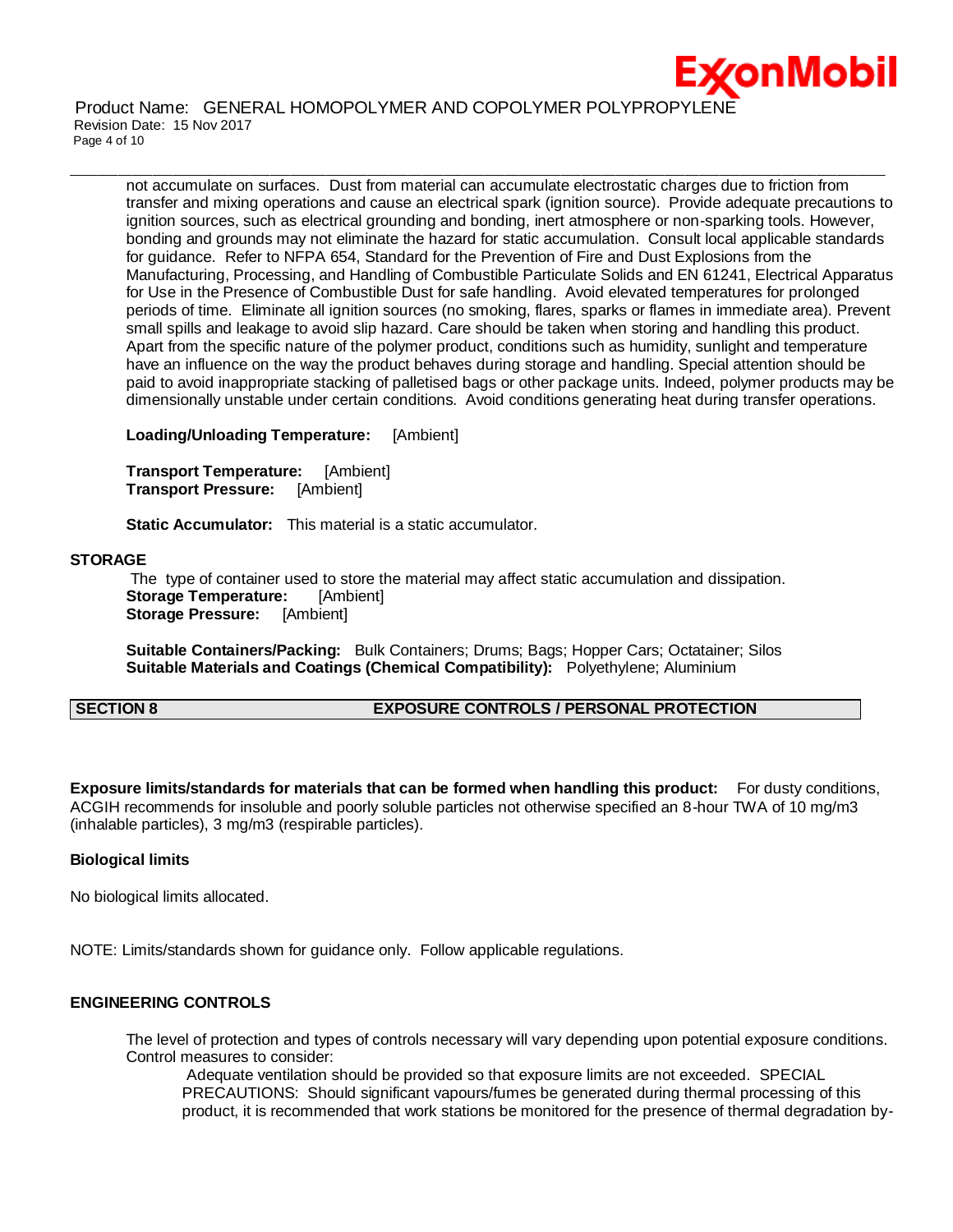

Product Name: GENERAL HOMOPOLYMER AND COPOLYMER POLYPROPYLENE Revision Date: 15 Nov 2017 Page 5 of 10

> products which may evolve at elevated temperatures (for example, oxygenated components). Processors of this product should assure that adequate ventilation or other controls are used to control exposure. It is recommended that the current ACGIH-TLVs for thermal degradation by-products be observed. Contact your local sales representative for further information. It is recommended that all dust control equipment such as local exhaust ventilation and material transport systems involved in handling of this product are designed and maintained to minimize dust generation and accumulation. Ensure that dust-handling systems (such as exhaust ducts, dusts collectors, vessels, and processing equipment) are designed to minimize the potential for dust ignition and prevent explosion propagation. For example, use explosion relief vents, an explosion suppression system or inert equipment internals. Additional examples of proper equipment include using only appropriately classified electrical equipment and powered industrial trucks.

 $\bot$  , and the contribution of the contribution of the contribution of the contribution of the contribution of the contribution of the contribution of the contribution of the contribution of the contribution of the contri

#### **PERSONAL PROTECTION**

Personal protective equipment selections vary based on potential exposure conditions such as applications, handling practices, concentration and ventilation. Information on the selection of protective equipment for use with this material, as provided below, is based upon intended, normal usage.

**Respiratory Protection:** If engineering controls do not maintain airborne contaminant concentrations at a level which is adequate to protect worker health, an approved respirator may be appropriate. Respirator selection, use, and maintenance must be in accordance with regulatory requirements, if applicable. Types of respirators to be considered for this material include:

Particulate air-purifying respirator approved for dust or oil mist is recommended.

For high airborne concentrations, use an approved supplied-air respirator, operated in positive pressure mode. Supplied air respirators with an escape bottle may be appropriate when oxygen levels are inadequate, gas/vapour warning properties are poor, or if air purifying filter capacity/rating may be exceeded.

**Hand Protection:** Any specific glove information provided is based on published literature and glove manufacturer data. Glove suitability and breakthrough time will differ depending on the specific use conditions. Contact the glove manufacturer for specific advice on glove selection and breakthrough times for your use conditions. Inspect and replace worn or damaged gloves. The types of gloves to be considered for this material include:

If product is hot, thermally protective, chemical resistant gloves are recommended. If contact with forearms is likely, wear gauntlet style gloves.

**Eye Protection:** If contact is likely, safety glasses with side shields are recommended.

**Skin and Body Protection:** Any specific clothing information provided is based on published literature or manufacturer data. The types of clothing to be considered for this material include:

If product is hot, thermally protective, chemical resistant apron and long sleeves are recommended.

**Specific Hygiene Measures:** Always observe good personal hygiene measures, such as washing after handling the material and before eating, drinking, and/or smoking. Routinely wash work clothing and protective equipment to remove contaminants. Discard contaminated clothing and footwear that cannot be cleaned. Practice good housekeeping.

#### **ENVIRONMENTAL CONTROLS**

Comply with applicable environmental regulations limiting discharge to air, water and soil. Protect the environment by applying appropriate control measures to prevent or limit emissions.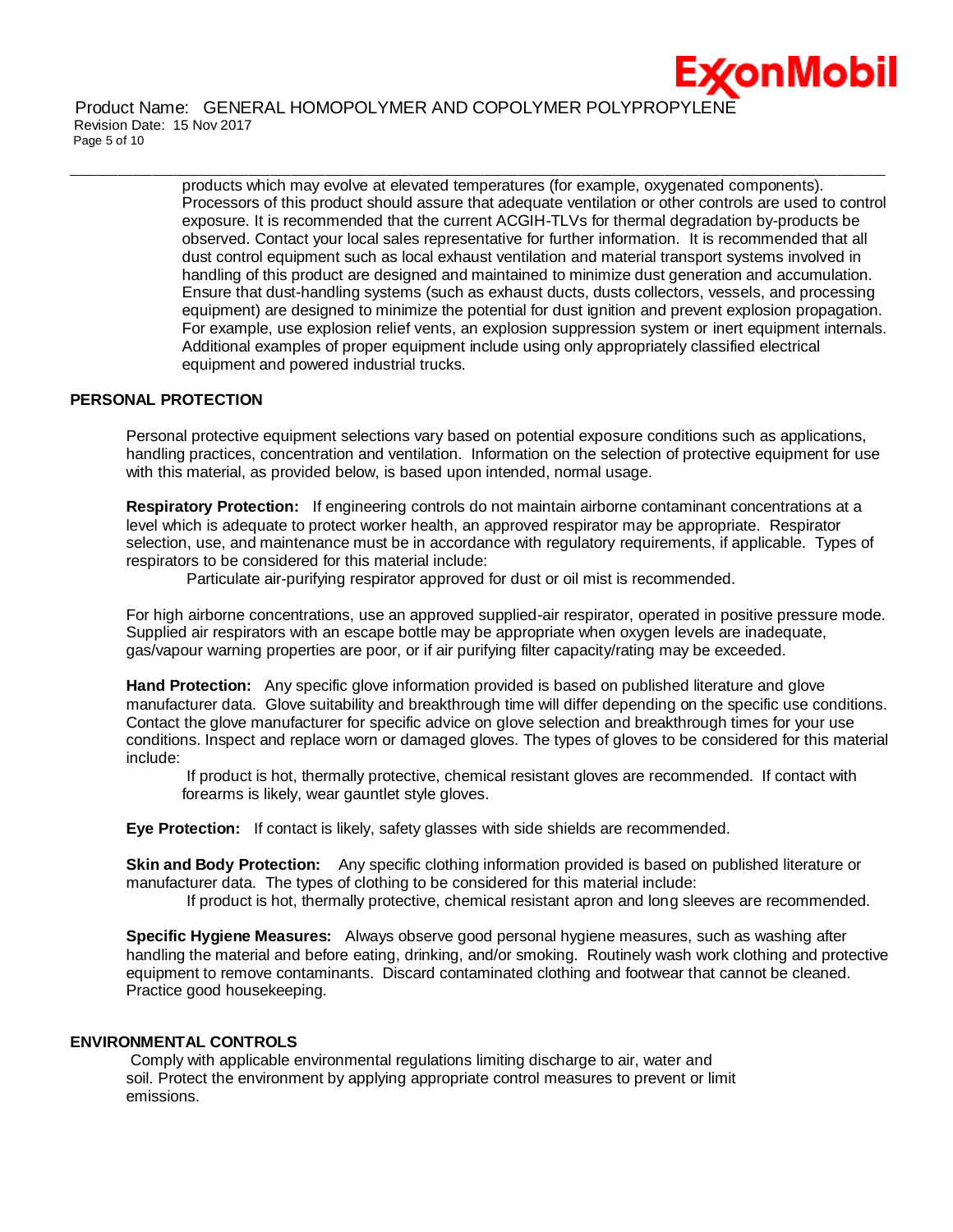#### **SECTION 9 PHYSICAL AND CHEMICAL PROPERTIES**

:*x*onMobil

**Note: Physical and chemical properties are provided for safety, health and environmental considerations only and may not fully represent product specifications. Contact the Supplier for additional information.**

 $\bot$  , and the contribution of the contribution of the contribution of the contribution of the contribution of the contribution of the contribution of the contribution of the contribution of the contribution of the contri

#### **GENERAL INFORMATION**

**Physical State:** Solid **Form:** Granule, Pellet **Colour:** Clear to Opaque, White to Off-White **Odour:** None to Mild **Odour Threshold:** N/D

### **IMPORTANT HEALTH, SAFETY, AND ENVIRONMENTAL INFORMATION**

**Relative Density:** N/D **Bulk Density:** 0.4 g/cc at 20 °C - 0.7 g/cc at 20 °C [In-house method] **Density:** 890 kg/m<sup>3</sup> (7.43 lbs/gal, 0.89 kg/dm<sup>3</sup>) - 920 kg/m<sup>3</sup> (7.68 lbs/gal, 0.92 kg/dm<sup>3</sup>) [In-house method] **Flammability (Solid, Gas):** N/D **Flash Point [Method]:** N/D **Flammable Limits (Approximate volume % in air):** LEL: N/D UEL: N/D **Autoignition Temperature:** N/D **Boiling Point / Range:** N/A **Decomposition Temperature:** N/D **Vapour Density (Air = 1):** N/A **Vapour Pressure:** N/A **Evaporation Rate (n-butyl acetate = 1):** N/A **pH:** N/A **Log Pow (n-Octanol/Water Partition Coefficient):** N/A **Solubility in Water:** Negligible **Viscosity:** N/D **Oxidizing Properties:** See Hazards Identification Section.

#### **OTHER INFORMATION**

**Freezing Point:** N/A **Melting Point:** 140°C (284°F) - 170°C (338°F) [In-house method] **Hygroscopic:** No

#### **SECTION 10 STABILITY AND REACTIVITY**

**STABILITY:** Material is stable under normal conditions.

**CONDITIONS TO AVOID:** Avoid elevated temperatures for prolonged periods of time.

**MATERIALS TO AVOID:** Fluorine, Strong oxidisers

**HAZARDOUS DECOMPOSITION PRODUCTS:** Material does not decompose at ambient temperatures.

**POSSIBILITY OF HAZARDOUS REACTIONS:** Hazardous polymerization will not occur.

#### **SECTION 11 TOXICOLOGICAL INFORMATION**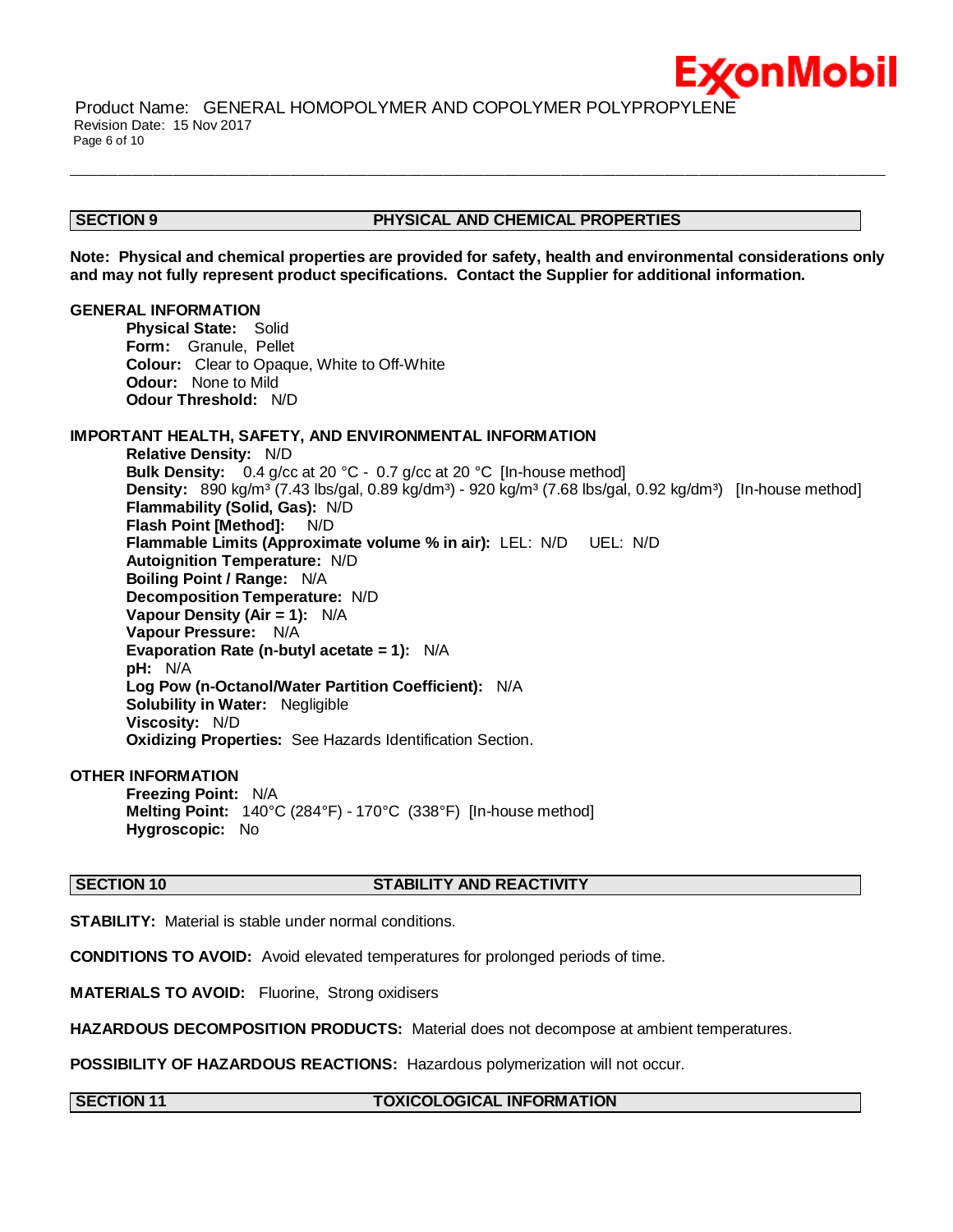

 $\bot$  , and the contribution of the contribution of the contribution of the contribution of the contribution of the contribution of the contribution of the contribution of the contribution of the contribution of the contri

#### **INFORMATION ON TOXICOLOGICAL EFFECTS**

| <b>Hazard Class</b>                                               | <b>Conclusion / Remarks</b>                                                                                        |
|-------------------------------------------------------------------|--------------------------------------------------------------------------------------------------------------------|
| Inhalation                                                        |                                                                                                                    |
| Acute Toxicity: No end point data for<br>material.                | Minimally Toxic. Based on chemical structure (polymers).                                                           |
| Irritation: No end point data for material.                       | Negligible hazard at ambient/normal handling temperatures.                                                         |
| Ingestion                                                         |                                                                                                                    |
| Acute Toxicity: No end point data for<br>material.                | Minimally Toxic. Based on chemical structure (polymers).                                                           |
| <b>Skin</b>                                                       |                                                                                                                    |
| Acute Toxicity: No end point data for<br>material.                | Minimally Toxic. Based on chemical structure (polymers).                                                           |
| Skin Corrosion/Irritation: No end point data<br>for material.     | Negligible irritation to skin at ambient temperatures. Based on<br>chemical structure (polymers).                  |
| Eye                                                               |                                                                                                                    |
| Serious Eye Damage/Irritation: No end point<br>data for material. | May cause mild, short-lasting discomfort to eyes. Based on<br>chemical structure (polymers).                       |
| <b>Sensitisation</b>                                              |                                                                                                                    |
| Respiratory Sensitization: No end point data<br>for material.     | Not expected to be a respiratory sensitizer.                                                                       |
| Skin Sensitization: No end point data for<br>material.            | Not expected to be a skin sensitizer. Based on chemical structure<br>(polymers).                                   |
| Aspiration: No end point data for material.                       | Not expected to be an aspiration hazard. Based on physico-<br>chemical properties of the material.                 |
| Germ Cell Mutagenicity: No end point data<br>for material.        | Not expected to be a germ cell mutagen. Based on chemical<br>structure (polymers).                                 |
| Carcinogenicity: No end point data for<br>material.               | Not expected to cause cancer. Based on chemical structure<br>(polymers).                                           |
| Reproductive Toxicity: No end point data<br>for material.         | Not expected to be a reproductive toxicant. Based on chemical<br>structure (polymers).                             |
| Lactation: No end point data for material.                        | Not expected to cause harm to breast-fed children.                                                                 |
| <b>Specific Target Organ Toxicity (STOT)</b>                      |                                                                                                                    |
| Single Exposure: No end point data for<br>material.               | Not expected to cause organ damage from a single exposure.                                                         |
| Repeated Exposure: No end point data for<br>material.             | Not expected to cause organ damage from prolonged or repeated<br>exposure. Based on chemical structure (polymers). |

### **OTHER INFORMATION**

 **For the product itself:** 

Dust may be irritating to the eyes and respiratory tract.

Elevated temperatures or mechanical action may form vapours, mists or fumes which may be irritating to the eyes and respiratory tract.

### **Contains:**

Additives that are encapsulated in the polymer. Under the normal conditions for processing and use of this polymer the encapsulated additives are not expected to pose any health hazard. However, grinding of the polymer is not recommended without the use of appropriate measures to control exposure (see Section 8 - Engineering Controls).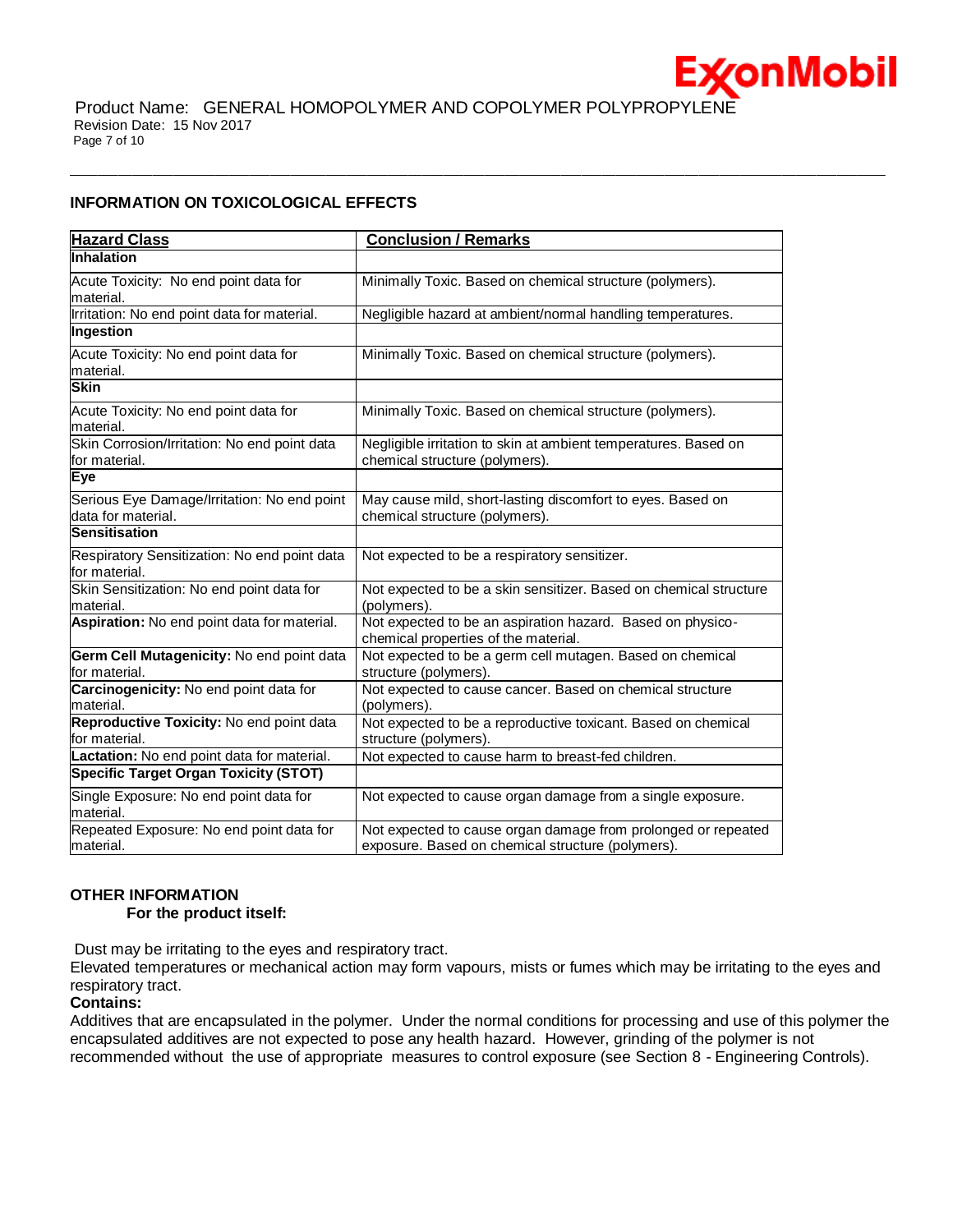

Product Name: GENERAL HOMOPOLYMER AND COPOLYMER POLYPROPYLENE Revision Date: 15 Nov 2017 Page 8 of 10

#### **IARC Classification:**

**The following ingredients are cited on the lists below:** None.

--REGULATORY LISTS SEARCHED--  $1 = IARC 1$   $2 = IARC 2A$   $3 = IARC 2B$ 

#### **SECTION 12 ECOLOGICAL INFORMATION**

 $\bot$  , and the contribution of the contribution of the contribution of the contribution of the contribution of the contribution of the contribution of the contribution of the contribution of the contribution of the contri

The information given is based on data available for the material, the components of the material, and similar materials.

#### **ECOTOXICITY**

 Material -- Not expected to be harmful to aquatic organisms. Material -- Not expected to be harmful to terrestrial organisms.

#### **MOBILITY**

 Material -- Low solubility and floats and is expected to migrate from water to the land. Expected to partition to sediment and wastewater solids.

#### **PERSISTENCE AND DEGRADABILITY**

#### **Biodegradation:**

Material -- Expected to be persistent.

### **Hydrolysis:**

Material -- Transformation due to hydrolysis not expected to be significant.

**Photolysis:**

Material -- Transformation due to photolysis not expected to be significant.

#### **Atmospheric Oxidation:**

Material -- Transformation due to atmospheric oxidation not expected to be significant.

#### **BIOACCUMULATION POTENTIAL**

Material -- Potential to bioaccumulate is low.

### **SECTION 13 DISPOSAL CONSIDERATIONS**

#### **DISPOSAL METHODS**

Disposal recommendations based on material as supplied. Disposal must be in accordance with current applicable laws and regulations, and material characteristics at time of disposal.

#### **DISPOSAL RECOMMENDATIONS**

Suitable routes of disposal are supervised incineration, preferentially with energy recovery, or appropriate recycling methods in accordance with applicable regulations and material characteristics at the time of disposal.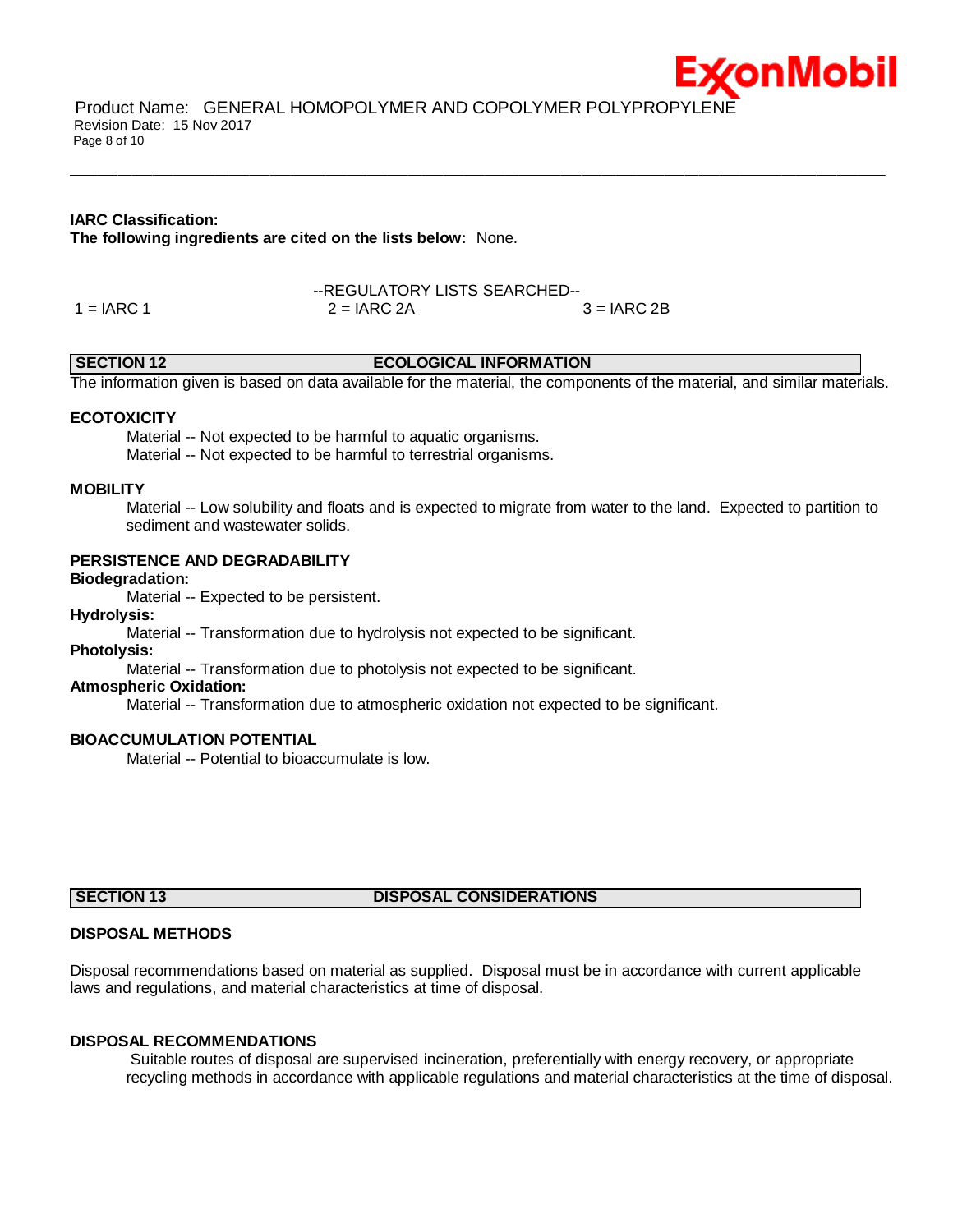

Product Name: GENERAL HOMOPOLYMER AND COPOLYMER POLYPROPYLENE Revision Date: 15 Nov 2017 Page 9 of 10

#### **SECTION 14 TRANSPORT INFORMATION**

 $\bot$  , and the contribution of the contribution of the contribution of the contribution of the contribution of the contribution of the contribution of the contribution of the contribution of the contribution of the contri

**LAND (ADR/RID)** : Not Regulated for Land Transport

**SEA (IMDG):** Not Regulated for Sea Transport according to IMDG-Code

**Marine Pollutant:** No

**AIR (IATA):** Not Regulated for Air Transport

### **SECTION 15 REGULATORY INFORMATION**

**Material is not hazardous according to UN GHS Criteria.**

### **REGULATORY STATUS AND APPLICABLE LAWS AND REGULATIONS**

**Listed or exempt from listing/notification on the following chemical inventories: Please contact Customer Service (see Section 1 for supplier contact information).**

#### **SECTION 16 OTHER INFORMATION**

**N/D = Not determined, N/A = Not applicable**

#### **THIS SAFETY DATA SHEET CONTAINS THE FOLLOWING REVISIONS:**

Section 16: Materials Covered information was modified. Revision Date: 15 Nov 2017

**THIS SDS COVERS THE FOLLOWING MATERIALS:** GENERAL HOMOPOLYMER AND COPOLYMER POLYPROPYLENE | PDH002 | PDH025 | PDH033 | PDH064 | PDH087 | PDH091 | PDI018 | PDI028 | PDI041 | PDI078 | PP AP3N | PP AXO3BE3 | PP SFT315 | PP SFT325 | PP1013H1 | PP1014H1 | PP1024E4 | PP1043N | PP1063L1 | PP1064L1 | PP1074KNE1 | PP1105E1 | PP1264E1 | PP1304E3 | PP1304E4 | PP1304E5 | PP1304E6 | PP1352E1 | PP1364E2 | PP1572 | PP2252E1 | PP2252E4 | PP2822E1 | PP2822E2 | PP3155 | PP3155E3 | PP3155E5 | PP3295G1 | PP3374E3 | PP3374E5 | PP4052E1 | PP4612E2 | PP4712E1 | PP4792E1 | PP4912E1 | PP5032E3 | PP5032E5 | PP5262 | PP5341E1 | PP5722E1 | PP6262 | PP6272NE1 | PP6282NE1 | PP7011L1 | PP7032E2 | PP7032KN | PP7033E2 | PP7033L1 | PP7033N | PP7035E4 | PP7035E5 | PP7043L1 | PP7123KNE1 | PP7143KNE1 | PP7414 | PP7505KNE3 | PP7555KNE2 | PP7684KN | PP7815E1 | PP7855E1 | PP7905E1 | PP8244E1 | PP8255E1 | PP8285E1 | PP9054 | PP9122 | PP9513 | PP9544MED | PP9574E6 | PPK0132F | PPT0016F | PPT0152F | PPT0170F | PPU0009F | PPU0012F | PPU0016 | PPU0180F | PPV0004F | PPV0011F | PPV0014F | PPV0016F | PPW0004 |